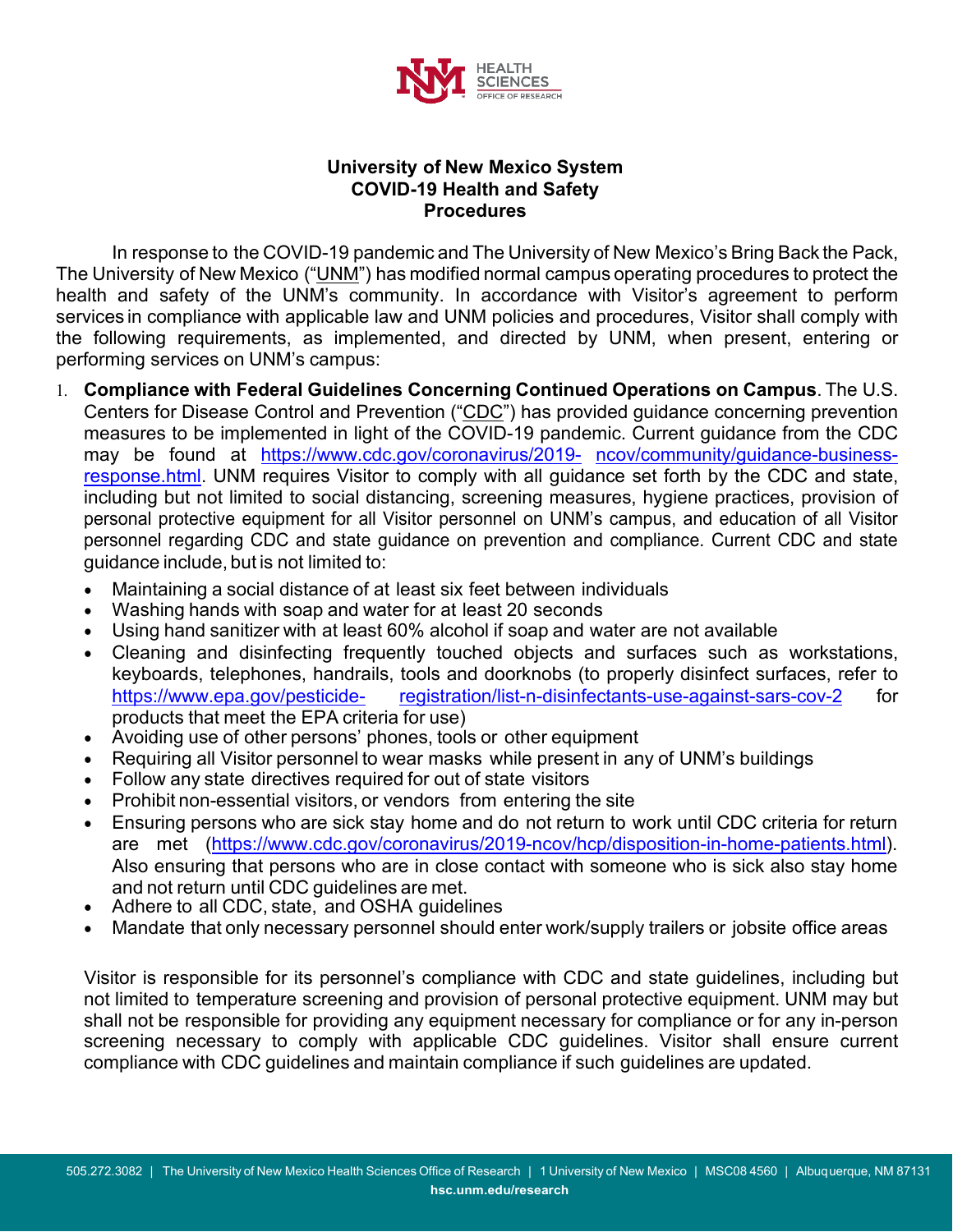

- 2. **Notification to UNM in Event of Positive COVID-19 Case**. In the event that any of Visitor's personnel is or has been present or performing services on UNM's campus (a) tests positive for COVID-19, or (b) has been in close contact with someone that tests positive for COVID-19, then Visitor shall immediately notify UNM's Emergency Operations Center (EOC), the department they are performing services for, and the Purchasing Department, take immediate action to quarantine such person and any other Visitor personnel who may have come in contact with the person testing positive for COVID-19, and assist UNM in identifying any other persons on UNM campus who may have come in contact with such person. Visitor must clean and disinfect all areas any infected person may have contacted on UNM's campus, and any cleaning or sanitation costs resulting from a positive COVID-19 test of Visitor personnel are the sole cost and responsibility of Visitor.
- 3. **Compliance with Further Guidelines**. Due to the changing nature of the COVID-19 pandemic, Visitor will monitor and comply with further CDC and otherfederal, state, and local guidance; modifications to UNM operating procedures; and directives of UNM relating to protection of the health andsafety of UNM's community.
	- Visitors will also be asked if they have been in contact with anyone who is confirmed or suspected as being COVID-19 positive prior to their visit by the visitors escort (14 days prior).
		- COVID Positive Test Results:
			- If Vendor, Inspector, Monitor, and/or Visitor tests positive prior to their visit which is scheduled within 5 days, the Vendor, Inspector, Monitor and/or Visitor must reschedule their visit until a negative test result.
			- Regardless ff the Vendor, Inspector, Monitor, and/or Visitor is feeling no symptoms, UNM requires a negative test result after the 5 day quarantine initiated by the CDC.
	- All business-related visitors of the OR and CTSC are expected to monitor their own health conditions and should not report to the OR if they have signs of illness.
	- All OR visitors are expected to wear a cloth face mask while on the UNM HSC campus.
	- Visitors will maintain at least 6 feet of distance with other individuals.
	- Upon entering the OR/CTSC clinic and administrative suite, all business-related visitors will be instructed to sign the COVID-19 Contact Tracing Log and Symptom/Vaccination Card Attestation located at the CTSC hall reception desk. All individuals must sign this log regardless of the amount of time spent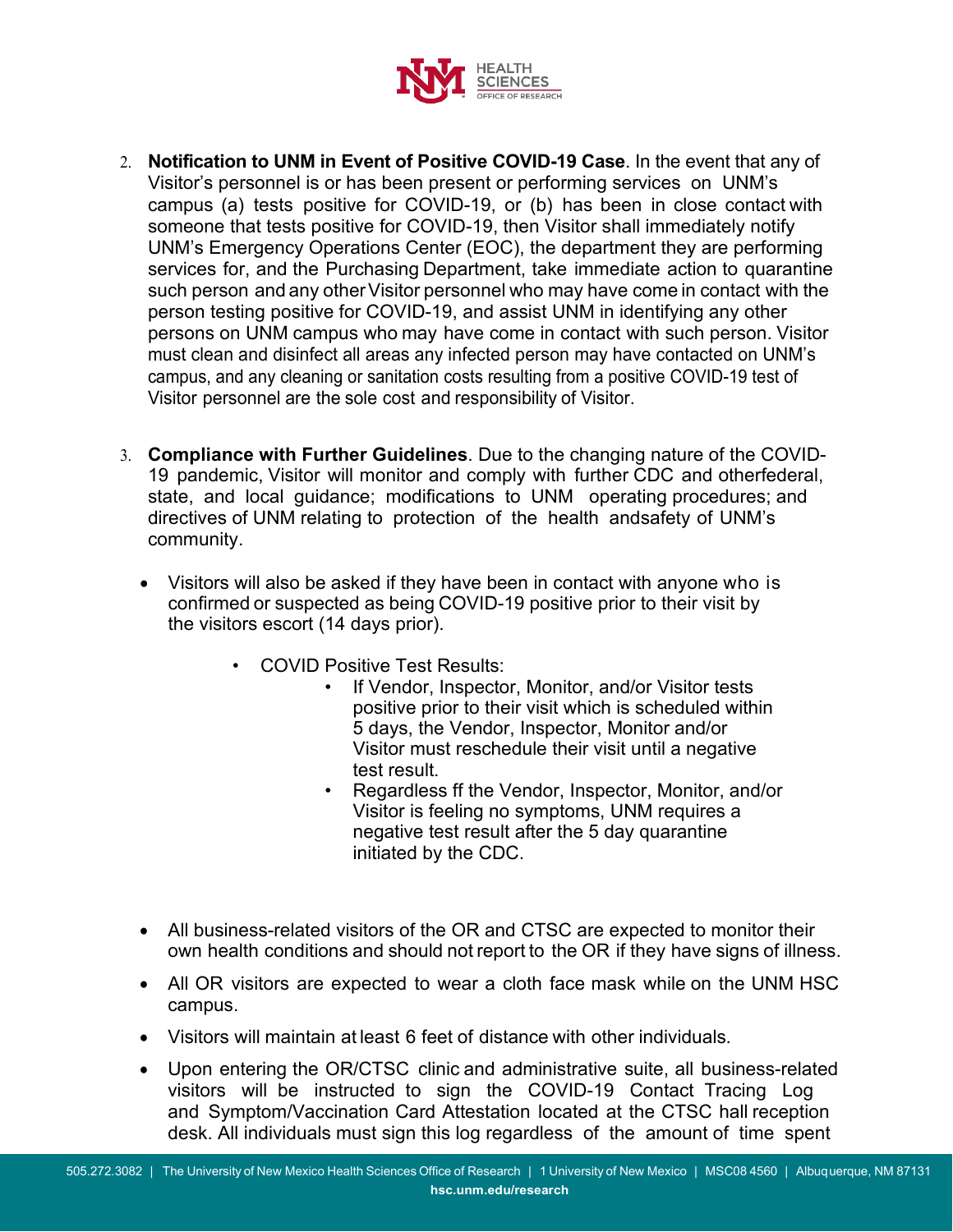

at the OR/CTSC.

• Visitors will also be asked a series of questions by the CTSC receptionist for COVID-19 screening purposes:

In the last 24 hours, have you had any of the following:

- a. A fever (100 degrees F/37.7 degrees C or higher), or a sense of having a fever?
- b. A cough you cannot attribute to another health condition?
- c. Shortness of breath you cannot attribute to another health condition?
- d. Chills?
- e. Repeated shaking with chills?
- f. Muscle pain?
- g. Headache?
- h. Sore throat?
- i. New loss of taste or smell?